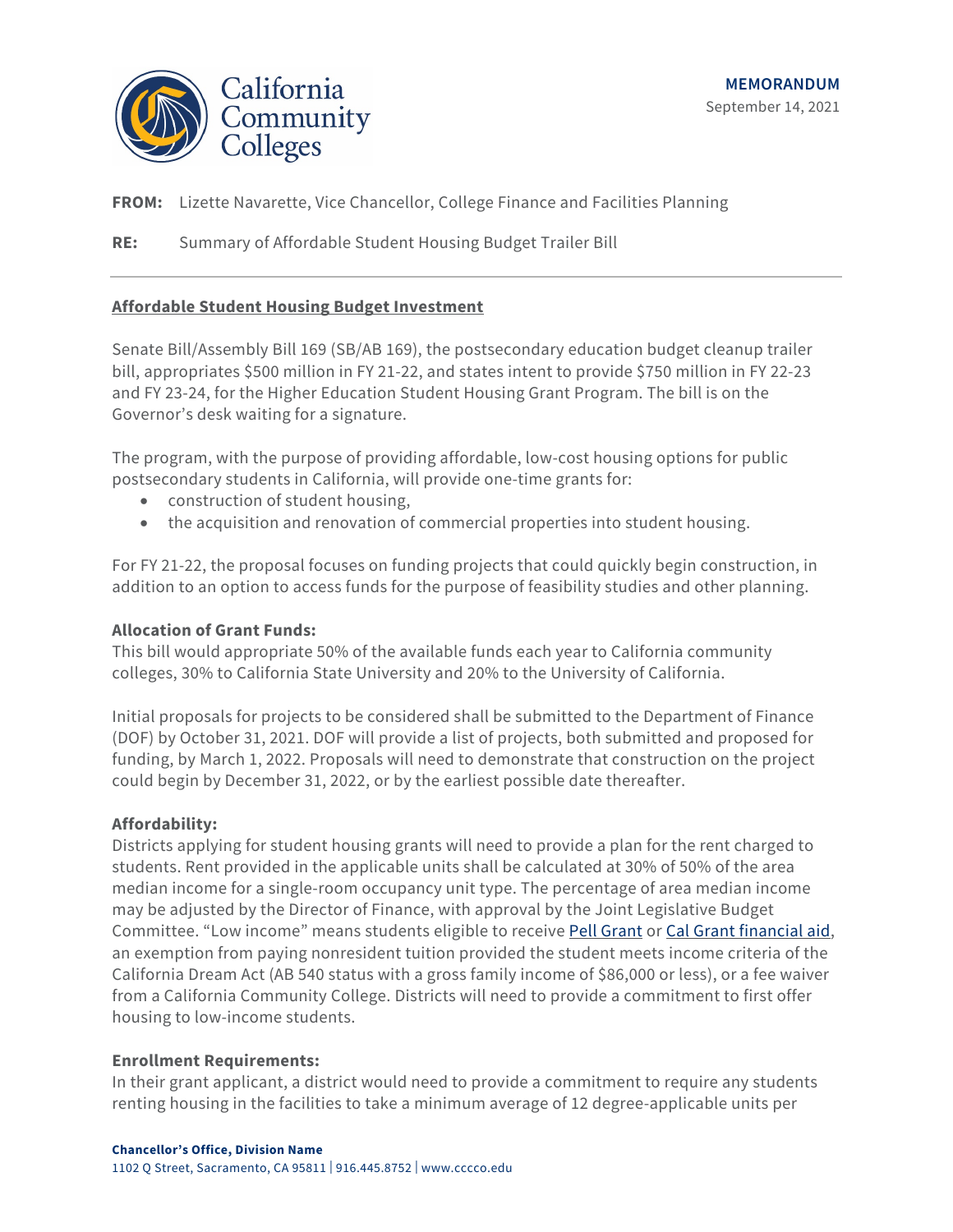#### **Update on Affordable Student Housing Budget Investment** September 2021

semester term, or the quarterly equivalent, to facilitate timely degree completion. A student may receive a temporary exemption to this requirement if they can demonstrate exceptional circumstances necessitating a reduced unit load, such as illness or injury.

#### **Process:**

Proposals shall include project goals, costs, number of students to be housed, timeline for the project, financial feasibility of the project, anticipated impact on the campus' ability to accommodate California resident enrollment growth, a commitment to construct the project within the resource needs identified in the proposal, and any other information deemed necessary for evaluation.

## **Project selection criteria** may include:

- Projects that would convert commercial space into campus student housing and projects that would serve the greatest percentage of a campus's low-income student population
- Priority for greater unmet demand for student housing for a campus or service area.
- Priority for projects that can begin construction the earliest.
- Projects may be fairly representative of various geographical regions of the state.
- Projects in the state interest in intersegmental housing arrangements, particularly those that support transfer pathways between community colleges and four-year public postsecondary institutions.

#### **Shovel-Ready Projects**:

For the first round of funding, proposals shall demonstrate that construction could begin by December 31, 2022, or by the earliest possible date thereafter.

## **Public-Private Partnerships (P3s):**

Community colleges may use public-private partnerships for the construction, operation, and maintenance of these facilities. UC and CSU are prohibited from using P3s.

## **Feasibility Studies and Planning**

California community colleges may submit requests for planning grants for campuses that are exploring or determining if it is feasible to offer affordable student rental housing. Up to \$25 million over the three years could be used for the CCC planning grants for campuses that are exploring or determining the feasibility of offering affordable student rental housing. Those grants could be used for studies of feasibility, engineering, financing, and/or environmental impact; architectural plans; application fees; legal services; permitting costs; bonding; and site preparation.

## **Next Steps and Upcoming Webinar**

The Chancellor's Office will be hosting a webinar on September 30 at 11AM to share details about the process outlines by the Department of Finance. This session will provide information and clarification on the grant application submission and selection process, include the following:

- The grant application will be released by the Department of Finance in late September.
- Applications will be due to the Department of Finance on October 31, 2021